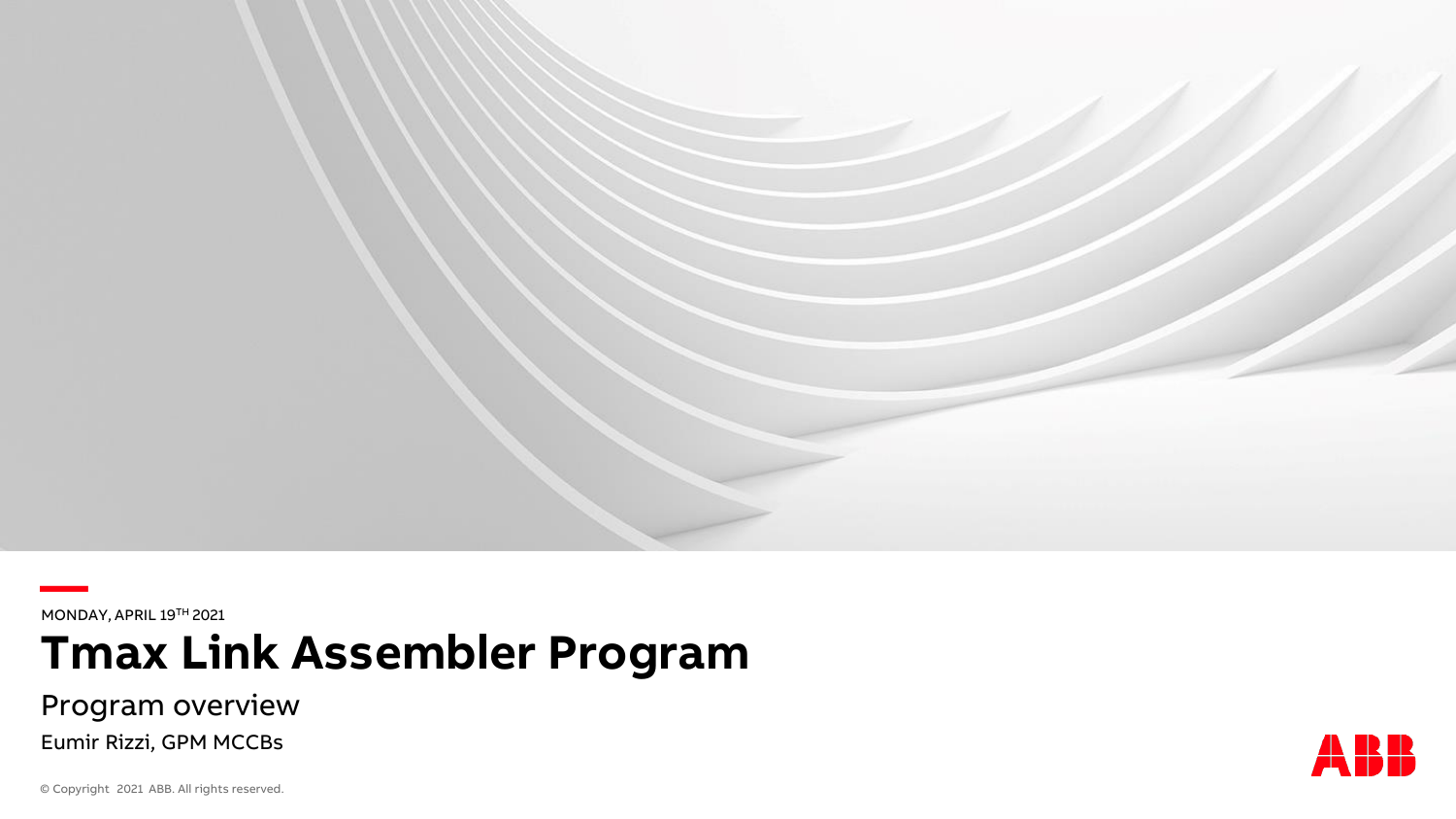

**—**

What is the Tmax Link Assembler Program?

Benefits

Equipment's features

How to get it

What is provided by ABB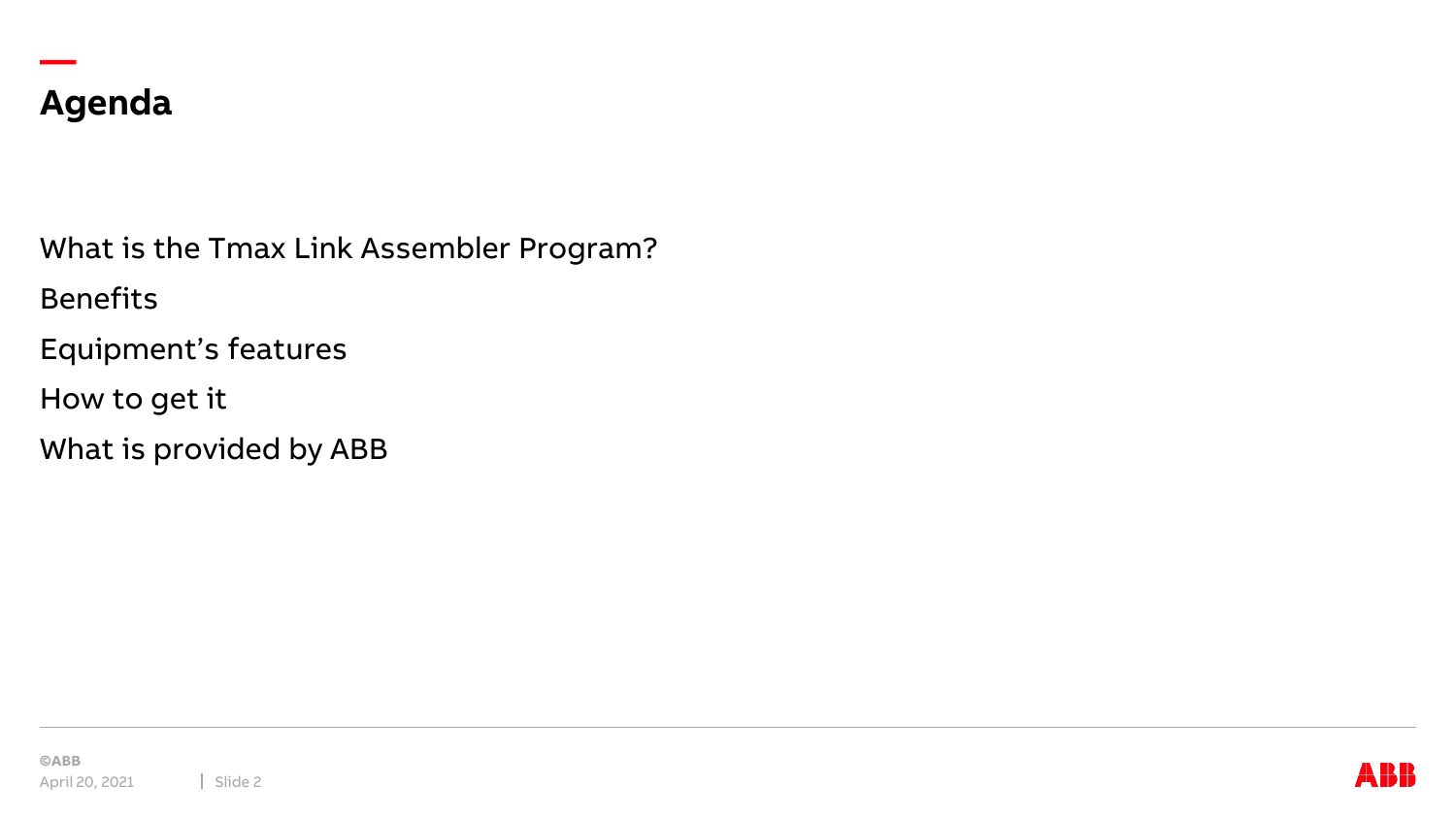What is it? Basic overview

#### **Easy to manufacture**



**—**

Thanks to their shrewd design, panelboard and switchboard can be produced in a fast and simple way

Mounting straps are in common and no castings, special molded components or special processes are required for their construction

Standoff insulators and consumable have been chosen among the most commonly available on the market

# **Financial risk reduction**



Adopting the program enables to save design expenses using money only to cover production and certification costs

Manufacturer has increased production capabilities, valueadd and ownership of the supply chain to offer the shortest possible lead-times

#### **Enhanced competitiveness**



Tmax Link design is based on Tmax XT Molded Case Circuit-Breakers (MCCBs) product line, that represents the state of the art in circuit-breaker world

Maximum configuration flexibility combined with the compactness of the design makes these breakers the perfect mates for a successful business

# **Versatility**



No limitation in the use of 100% rated breakers, 1.25" and 1.38" hole spacing design for Switchboard vertical bus, 100A - 1200A frame breakers available in 28", 32" or 38" wide sections are just few of the many options that make this design suitable for any kind of installation need.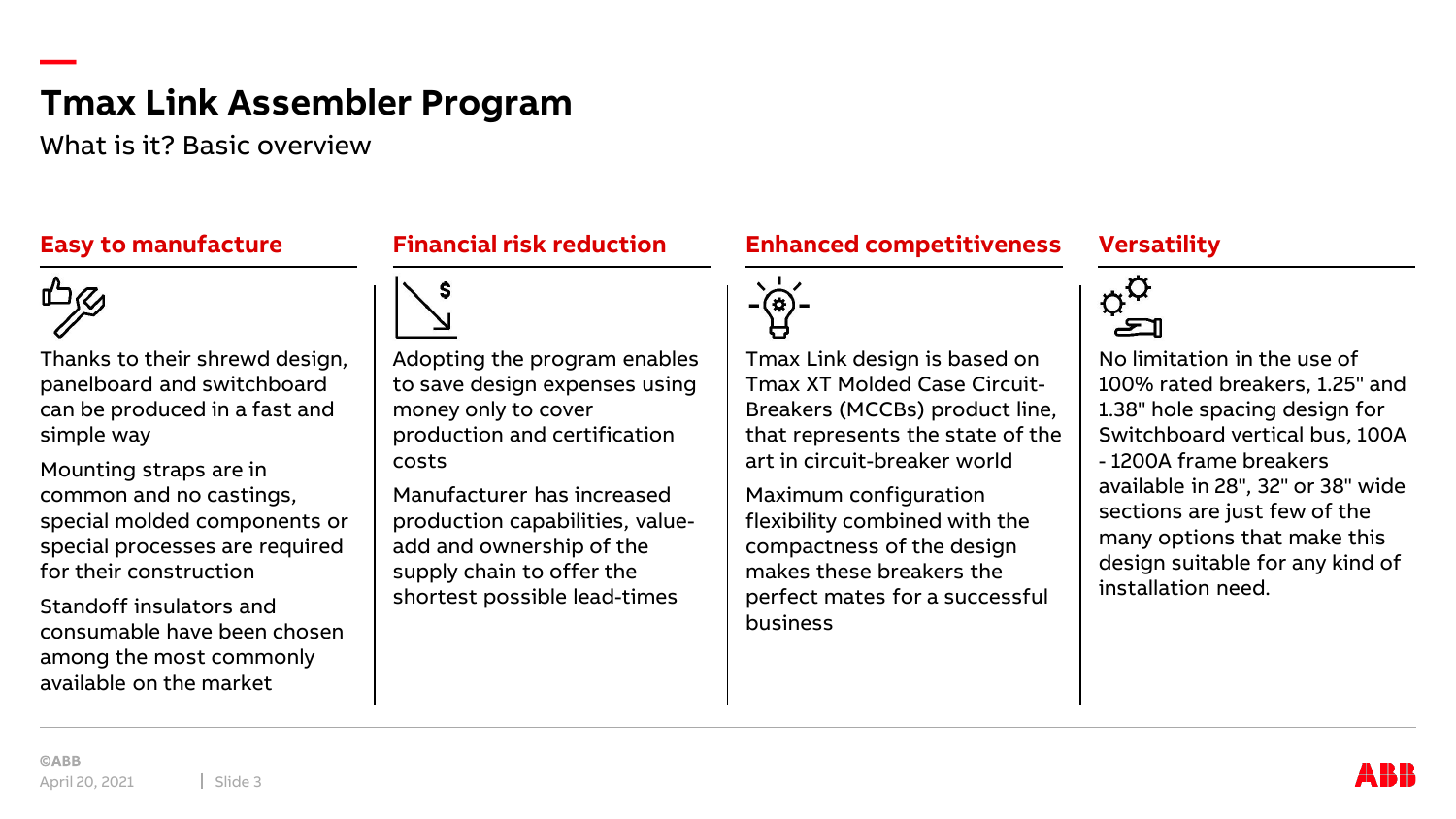What is it? Basic overview

**—**

- A process for Distribution Equipment Manufacturers (DEMs) to use ABB's UL listed design for switchboards (UL 891) and power panelboards (UL 67) under an Assembler Program
- Allows DEMs to achieve an UL certification under their own brand name
- The DEM will then be able to design and manufacture UL 891 switchboards and/or UL 67 power panelboards without the need of design and test
- **.** With Tmax Link, the manufacturer has the ownership of the supply chain to offer the shortest possible lead-times
- **The Theory Controller Theory Control Theory Theory Control Theory Theory Control Controller Controller Controller Controller Controller Controller Controller Controller Controller Controller Cont** standard bus density (1000A per sq. in for copper bus & 750A/sq. in for aluminum bus)

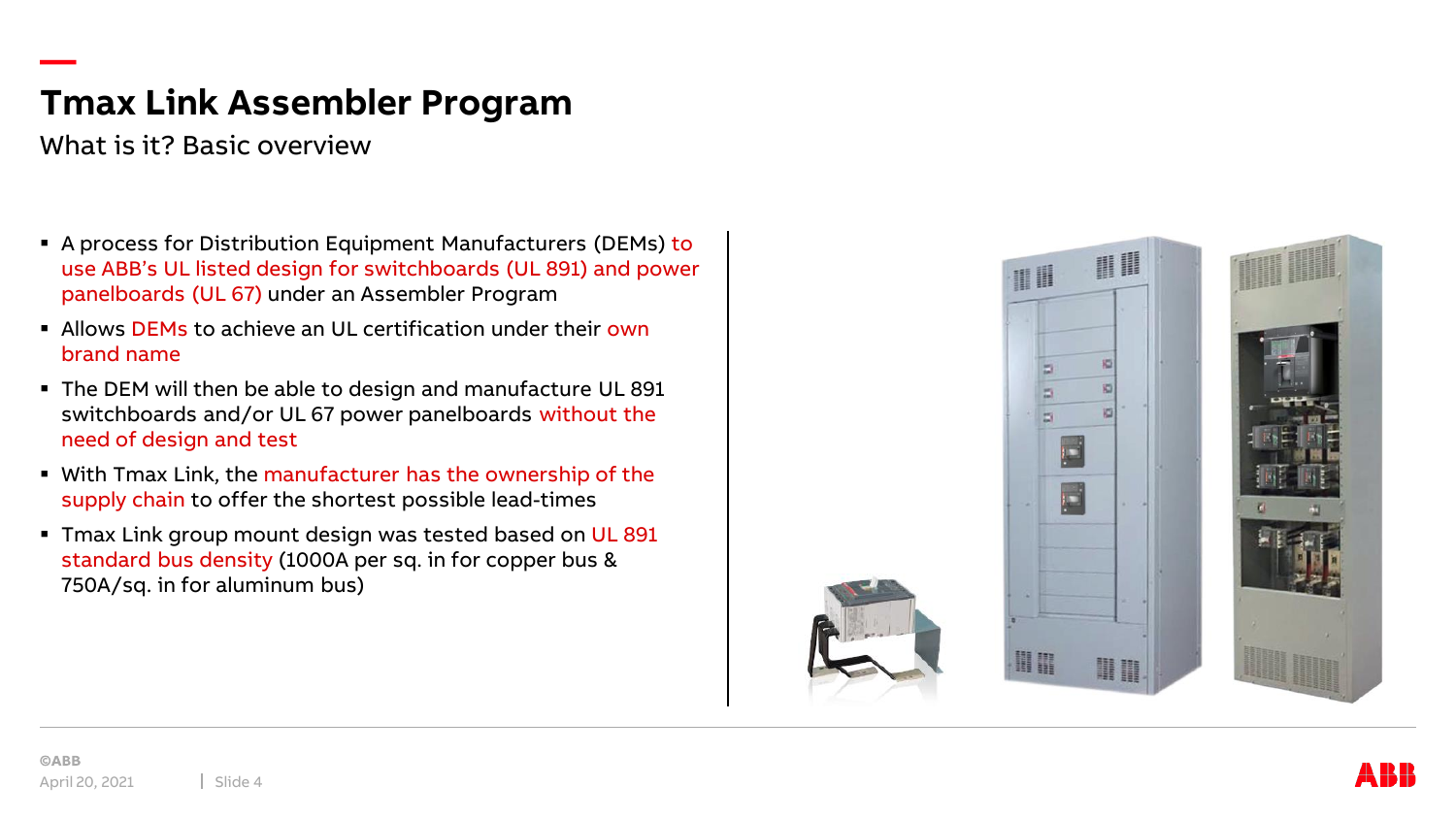# **Performance**

**—**

UL interrupting ratings

|                 |      | 100000<br>T,<br><u>ingnyni</u><br>A1 | 100000<br><b>TANK</b><br><u>iesese</u><br><b>A2</b> | $\mathbb{C} \times \mathbb{C}[\mathbb{R}]$<br>$\begin{array}{c} \begin{array}{c} \text{ } \text{ } \end{array} \end{array}$<br>XT1 | <b>THE TABLE</b><br>$\epsilon + \pi +$<br><b>Est</b> .<br>skool <mark>ee</mark> j<br>XT <sub>2</sub> | bengar digara<br>$\mathbb{R}^n$ is the set of $\mathbb{R}^n$<br>XT <sub>3</sub> | 化甲甲基<br>chens (sien)<br>LEOG. SO<br><b>XT4</b> | <b>ISSUED FRIDE</b><br><b>IM BATETHA</b><br>$\overline{\sigma}$<br>XT5 | XT6 | <b>INSTITUTION IN</b><br><b>SEVAN   1994</b><br>$\begin{bmatrix} 25 \\ 0 \end{bmatrix}$<br>XT7-XT7M |
|-----------------|------|--------------------------------------|-----------------------------------------------------|------------------------------------------------------------------------------------------------------------------------------------|------------------------------------------------------------------------------------------------------|---------------------------------------------------------------------------------|------------------------------------------------|------------------------------------------------------------------------|-----|-----------------------------------------------------------------------------------------------------|
| In              | [A]  | 100                                  | 250                                                 | $15 - 125$                                                                                                                         | $10 - 125$                                                                                           | $60 - 225$                                                                      | $25 - 250$                                     | 400-600                                                                | 800 | 800-1200                                                                                            |
| <b>240 V AC</b> | [kA] | 25                                   | 25                                                  | 100                                                                                                                                | 200                                                                                                  | 65                                                                              | 200                                            | 200                                                                    | 200 | 200                                                                                                 |
| 480 V AC [kA]   |      | $\overline{\phantom{a}}$             |                                                     | 65                                                                                                                                 | 200                                                                                                  | 35                                                                              | 200                                            | 200                                                                    | 65  | 150                                                                                                 |
| 600 V AC [kA]   |      | $\sim$                               | $\sim$                                              | 25                                                                                                                                 | 42                                                                                                   | 10                                                                              | 100                                            | 100                                                                    | 25  | 65                                                                                                  |
|                 |      |                                      |                                                     |                                                                                                                                    |                                                                                                      |                                                                                 |                                                |                                                                        |     |                                                                                                     |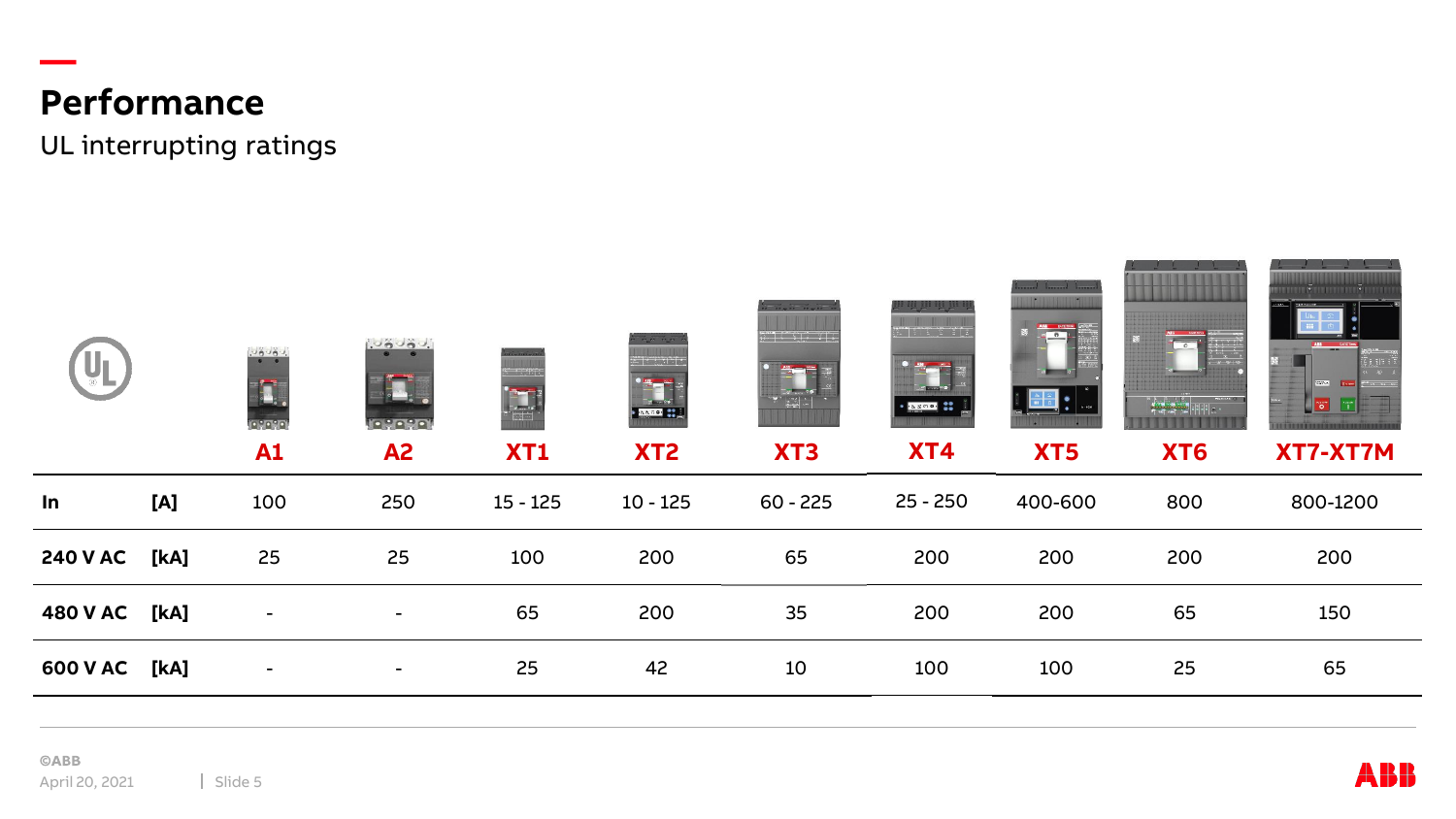# **— Tmax Link Assembler Program** Benefits

#### **Commonalities**

- Designed for the Tmax XT and Formula families of ABB circuit breakers
- Easy to manufacture mounting straps (no castings, special molded components or special processes are required)
- Universal strap kits for both switchboards and panelboards
- Commonly available stand off insulators
- No limitation in the use of 100% rated breakers
- Possibility to install a communication network down to branch level

#### **Panelboard**

- 1.375" hole spacing design for vertical bus
- Main vert. breaker from 250A to 1200A
- 3 phase, 3 wire
- 3 phase, 4 wire (100% rated neutral)

#### **Switchboard**

- 1.25" and 1.38" hole spacing designs for vertical bus
- XT5 600A dual mount in 40"  $construction<sup>(1)</sup>$
- 3phase 3 wires construction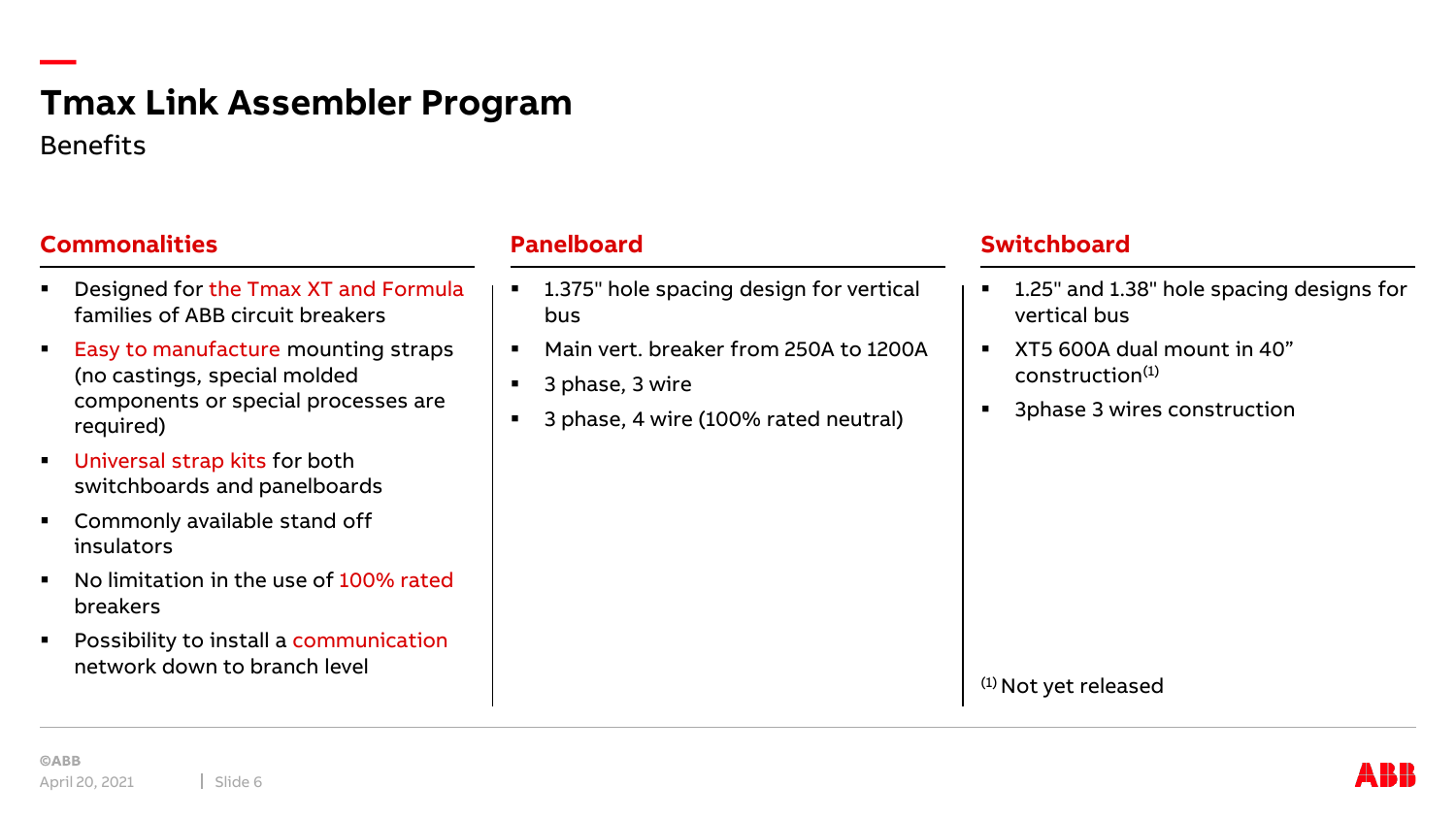Equipment features

**—**

## **Withstand and sc ratings Enclosure details**

The Tmax Link bus bracing design has a standard short circuit withstand rating of 65kA RMS at 240VAC, 480VAC, and 600VAC

| Rated voltage (+/-10%):                                                  | S.C.               | 240VAC     | 480VAC     | 600VAC     |
|--------------------------------------------------------------------------|--------------------|------------|------------|------------|
|                                                                          | 65kA               | <b>MLO</b> | <b>MLO</b> | <b>MLO</b> |
| Maximum short circuit ratings:<br>$MLO = \text{main}$ lugs only          | 100kA              | <b>MCB</b> | <b>MCB</b> | MCB        |
| $MCB = main circuit breaker$<br>Rated frequency $(+/- 2\%)$ :<br>50/60Hz | 150kA              | <b>MCB</b> | <b>MCB</b> |            |
|                                                                          | 200 <sub>k</sub> A | <b>MCB</b> | <b>MCB</b> |            |
|                                                                          |                    |            |            |            |

ABB has established the minimum widths to be used in the Tmax Link design based on UL wire bending space requirements and arcing distance test results

| <b>Mounting configuration</b> | <b>Breaker frame</b> | Width        |
|-------------------------------|----------------------|--------------|
| Dual                          | 100A-250A            | 28" / 711mm  |
| Dual                          | 400A                 | 38" / 965mm  |
| Dual                          | 600 A                | 40" / 1000mm |
| Single                        | 250A-800A            | 28" / 711mm  |
| Single                        | 1000A - 1200A        | 32" / 812mm  |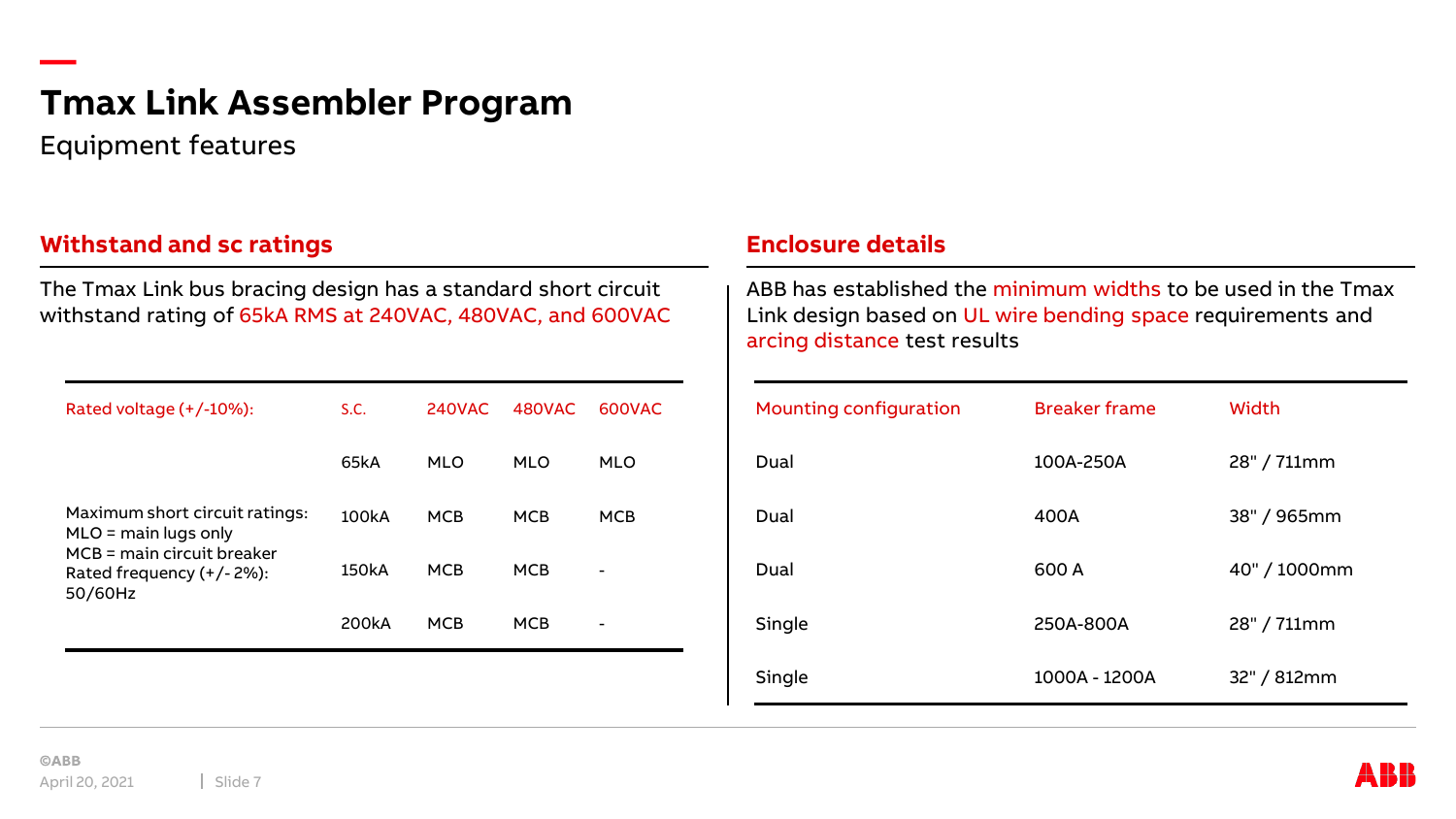Equipment features

**—**

# **Switchboard layout**

The height and depth of the enclosure is to be determined by the manufacturer and the application the switchboard will operate in:

Interior height is  $68.75" / 1,746$ mm

#### Depending on supply conditions:

- An integral (chassis mounted) main circuit breaker with group mounted feeder circuit breakers in one structure
- A main lug only supply connection with group mounted feeder circuit breakers
- A through-bus (horizontal/main bus) fed chassis with group mounted feeder circuit breakers

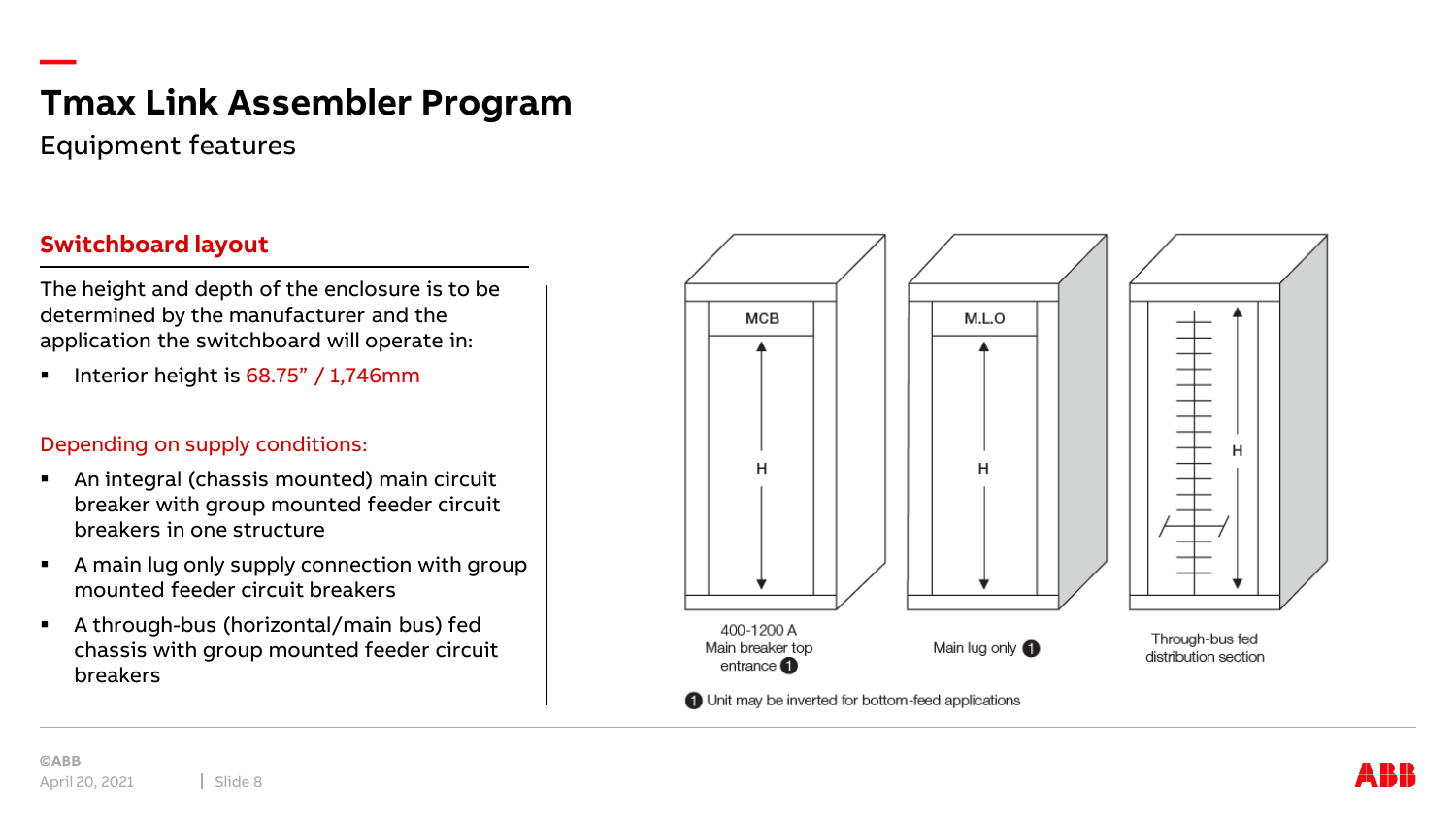Equipment features

### **Panelboard layout**

**—**

- An integral (vertical or horizontal mounted) main circuit breaker with group mounted branch circuit breakers
- A main lug only (MLO) supply connection with group mounted branch circuit breakers
- Equipped with feed through or sub-feed lugs
- $\blacktriangleright$  X= 1.375" / 35mm

| Vertical bus rating [A] | <b>Tmax XT</b>  |       | 10X    | <b>20X</b> |
|-------------------------|-----------------|-------|--------|------------|
| 400A                    | XT4             | 250A  | 34.25" | 48.00"     |
| 400A                    | XT <sub>5</sub> | 400A  | 34.25" | 48.00"     |
| 600A                    | XT <sub>6</sub> | 600A  | 39.50" | 53.25"     |
| 800A                    | XT <sub>6</sub> | 800A  | 43.25" | 57.00"     |
| 1200A                   | XT7             | 1200A | 48.00" | 61.75"     |

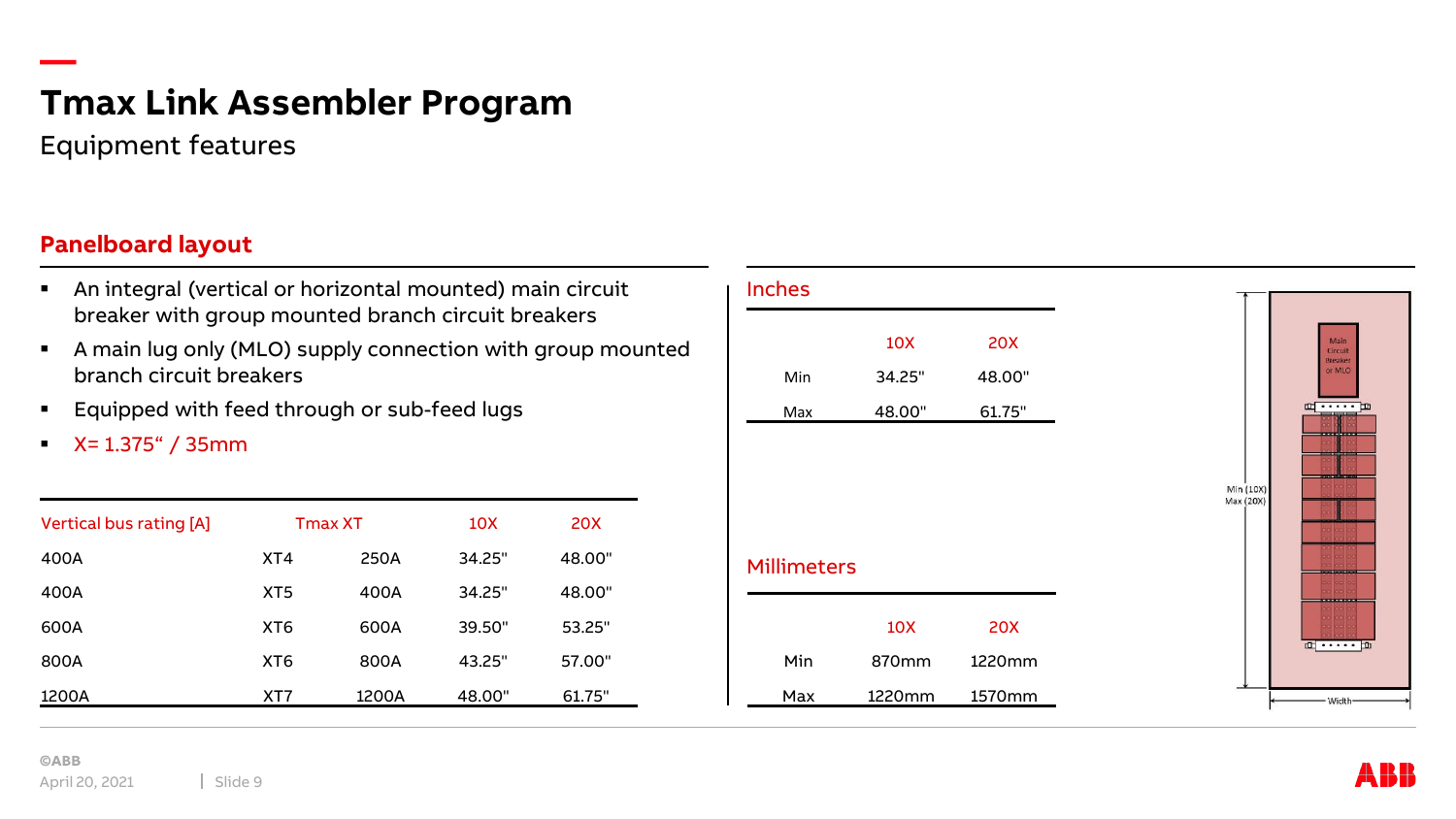How to get it?

**—**

### **Requirements**

- **EX Submit a request for quote to Underwriters Laboratories LLC** under their existing MyHome page: <https://www.ul.com/customer-resources/request-for-quote>
- **Enter requestor's contact information**
- In product description request either the UL 891 Switchboard assembler program referencing File Number E466042 or UL 67 power panelboard File Number: E475757
- **EXTERN** Attach any document with your request; such as a list of control components that will be used within your equipment
- Submit Request
- Allow for 2-3 days for quotation from UL

| Offerings | Insights<br>News | Events                                                                                                                                                                                                                                                                                                                                                                  | About UL                                                                                                                                        | <b>Customer Resources</b>                                         |          |  |  |  |
|-----------|------------------|-------------------------------------------------------------------------------------------------------------------------------------------------------------------------------------------------------------------------------------------------------------------------------------------------------------------------------------------------------------------------|-------------------------------------------------------------------------------------------------------------------------------------------------|-------------------------------------------------------------------|----------|--|--|--|
|           |                  |                                                                                                                                                                                                                                                                                                                                                                         |                                                                                                                                                 | If the form does not properly load below, please click this link. |          |  |  |  |
|           |                  |                                                                                                                                                                                                                                                                                                                                                                         |                                                                                                                                                 |                                                                   |          |  |  |  |
|           |                  | <b>Reset Request</b>                                                                                                                                                                                                                                                                                                                                                    |                                                                                                                                                 |                                                                   |          |  |  |  |
|           |                  | Please fill out the form below and a UL representative will contact you regarding your request. We look<br>forward to the opportunity to assist you.                                                                                                                                                                                                                    |                                                                                                                                                 |                                                                   |          |  |  |  |
|           |                  | If your company is in the Energy, High Tech, or Power & Controls industries, and you are interested in<br>UL's assistance with obtaining global marks and certifications for your product? Click here to see various<br>marks and certifications around the world. If you are targeting any specific countries, please list them in<br>the product description section. |                                                                                                                                                 |                                                                   |          |  |  |  |
|           |                  | Please select Furniture and Bedding as an industry name, for all requests for information on furniture<br>products and components, visual displays, mattresses and bedding.                                                                                                                                                                                             |                                                                                                                                                 |                                                                   |          |  |  |  |
|           |                  | Product Type:                                                                                                                                                                                                                                                                                                                                                           |                                                                                                                                                 | Switchboard                                                       | $\times$ |  |  |  |
|           |                  | * Industry                                                                                                                                                                                                                                                                                                                                                              |                                                                                                                                                 | Power & Controls                                                  |          |  |  |  |
|           |                  |                                                                                                                                                                                                                                                                                                                                                                         | Are you an Applicant with an active file?                                                                                                       |                                                                   |          |  |  |  |
|           |                  |                                                                                                                                                                                                                                                                                                                                                                         | ○Yes ●No                                                                                                                                        |                                                                   |          |  |  |  |
|           |                  |                                                                                                                                                                                                                                                                                                                                                                         | Are you submitting this project on behalf of a retailer? (Only click Yes, if you have selected the Retail<br>Industry from the drop down above) |                                                                   |          |  |  |  |
|           |                  | $OYes$ $@$ $No$                                                                                                                                                                                                                                                                                                                                                         |                                                                                                                                                 |                                                                   |          |  |  |  |
|           |                  | Submitter's Contact Information                                                                                                                                                                                                                                                                                                                                         |                                                                                                                                                 |                                                                   |          |  |  |  |
|           |                  | * Company Name:                                                                                                                                                                                                                                                                                                                                                         |                                                                                                                                                 |                                                                   |          |  |  |  |
|           |                  | * First Name:                                                                                                                                                                                                                                                                                                                                                           |                                                                                                                                                 |                                                                   |          |  |  |  |
|           |                  | * Last Name:                                                                                                                                                                                                                                                                                                                                                            |                                                                                                                                                 |                                                                   |          |  |  |  |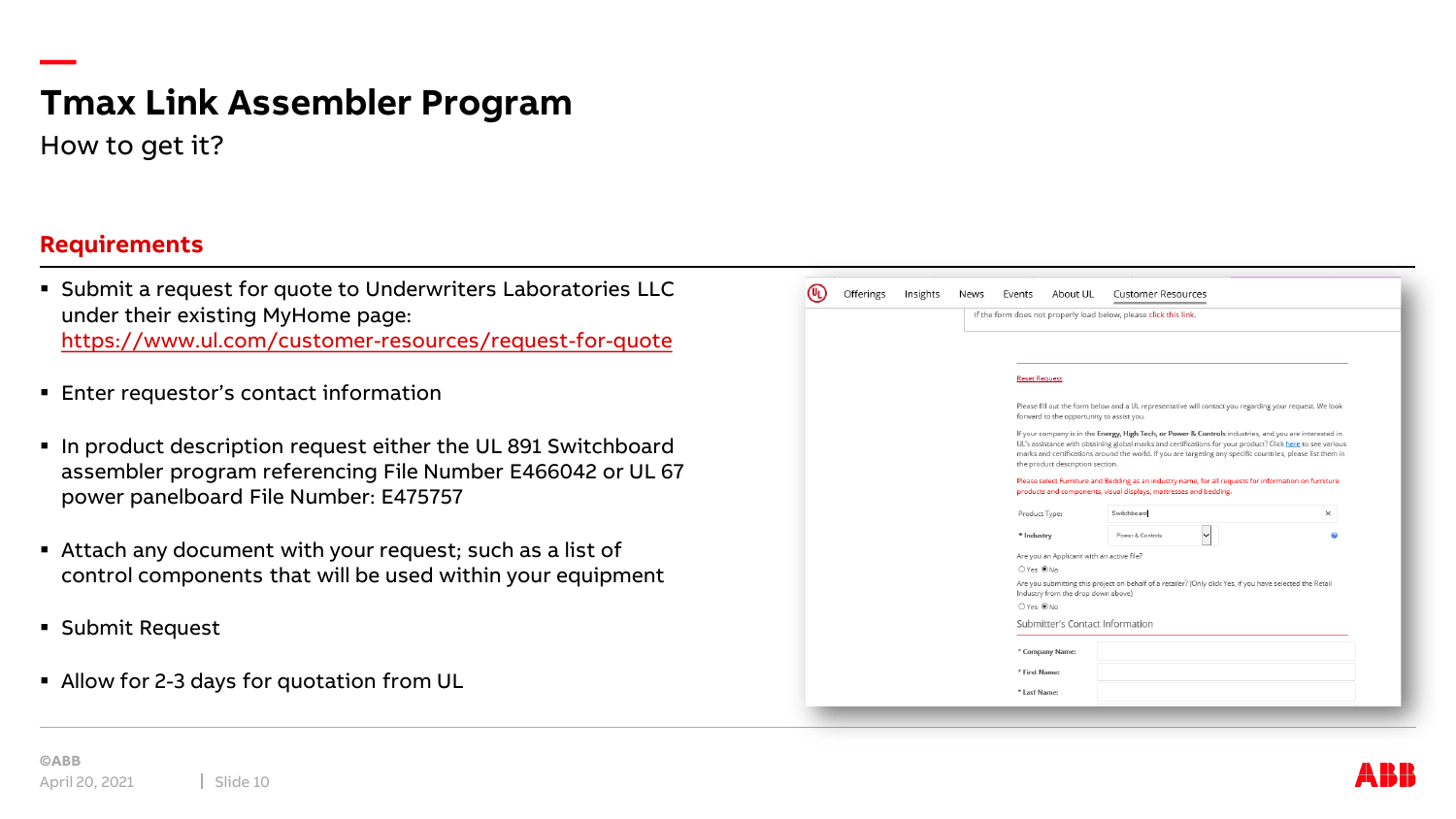How to get it?

**—**

### **Additional requirements**

- **EX Complete global service agreement with UL**
- **Estimated costs are based on the assumption that the** applicant already has an active UL 891 file and are in good standing with UL. Estimated cost: \$2,000
- Regular UL File maintenance and inspections (follow up services) is to be completed by customer

| Offerings | Insights | News | Events            | About UL                                                                                                                                                                                                                                                                                                                                                                | <b>Customer Resources</b>                                                                                 |   |  |  |  |  |
|-----------|----------|------|-------------------|-------------------------------------------------------------------------------------------------------------------------------------------------------------------------------------------------------------------------------------------------------------------------------------------------------------------------------------------------------------------------|-----------------------------------------------------------------------------------------------------------|---|--|--|--|--|
|           |          |      |                   |                                                                                                                                                                                                                                                                                                                                                                         | If the form does not properly load below, please click this link.                                         |   |  |  |  |  |
|           |          |      |                   |                                                                                                                                                                                                                                                                                                                                                                         |                                                                                                           |   |  |  |  |  |
|           |          |      |                   |                                                                                                                                                                                                                                                                                                                                                                         |                                                                                                           |   |  |  |  |  |
|           |          |      |                   | <b>Reset Request</b>                                                                                                                                                                                                                                                                                                                                                    |                                                                                                           |   |  |  |  |  |
|           |          |      |                   | Please fill out the form below and a UL representative will contact you regarding your request. We look<br>forward to the opportunity to assist you.                                                                                                                                                                                                                    |                                                                                                           |   |  |  |  |  |
|           |          |      |                   | If your company is in the Energy, High Tech, or Power & Controls industries, and you are interested in<br>UL's assistance with obtaining global marks and certifications for your product? Click here to see various<br>marks and certifications around the world. If you are targeting any specific countries, please list them in<br>the product description section. |                                                                                                           |   |  |  |  |  |
|           |          |      |                   | Please select Furniture and Bedding as an industry name, for all requests for information on furniture<br>products and components, visual displays, mattresses and bedding.                                                                                                                                                                                             |                                                                                                           |   |  |  |  |  |
|           |          |      | Product Type:     |                                                                                                                                                                                                                                                                                                                                                                         | Switchboard                                                                                               | × |  |  |  |  |
|           |          |      | * Industry        |                                                                                                                                                                                                                                                                                                                                                                         | Power & Controls<br>◡                                                                                     |   |  |  |  |  |
|           |          |      |                   | Are you an Applicant with an active file?                                                                                                                                                                                                                                                                                                                               |                                                                                                           |   |  |  |  |  |
|           |          |      | ○Yes ●No          |                                                                                                                                                                                                                                                                                                                                                                         |                                                                                                           |   |  |  |  |  |
|           |          |      |                   | Industry from the drop down above)                                                                                                                                                                                                                                                                                                                                      | Are you submitting this project on behalf of a retailer? (Only click Yes, if you have selected the Retail |   |  |  |  |  |
|           |          |      | $OYes$ $\odot$ No |                                                                                                                                                                                                                                                                                                                                                                         |                                                                                                           |   |  |  |  |  |
|           |          |      |                   | Submitter's Contact Information                                                                                                                                                                                                                                                                                                                                         |                                                                                                           |   |  |  |  |  |
|           |          |      |                   | * Company Name:                                                                                                                                                                                                                                                                                                                                                         |                                                                                                           |   |  |  |  |  |
|           |          |      | * First Name:     |                                                                                                                                                                                                                                                                                                                                                                         |                                                                                                           |   |  |  |  |  |
|           |          |      | * Last Name:      |                                                                                                                                                                                                                                                                                                                                                                         |                                                                                                           |   |  |  |  |  |
|           |          |      |                   |                                                                                                                                                                                                                                                                                                                                                                         |                                                                                                           |   |  |  |  |  |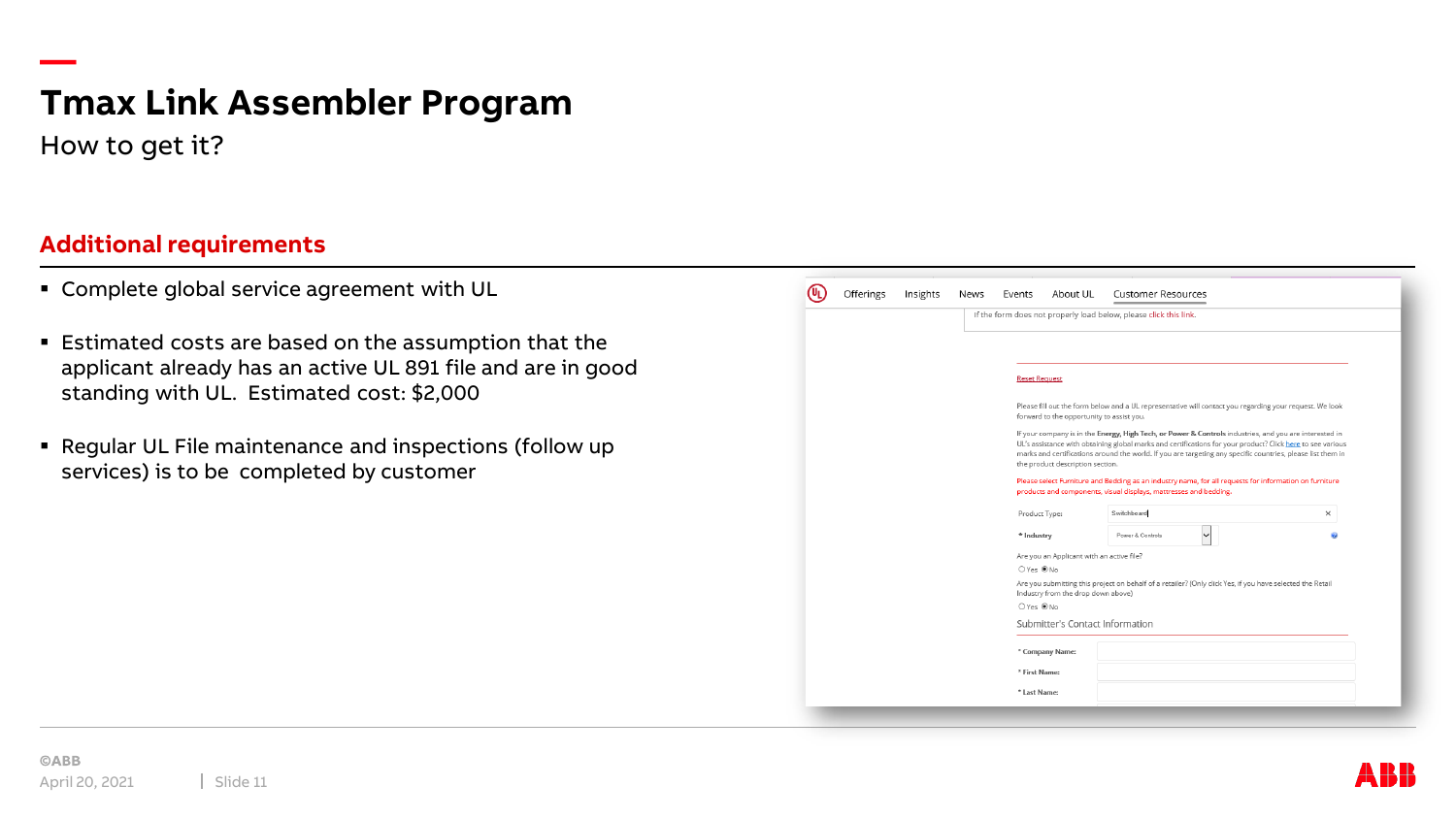What is provided by ABB?

#### **Deliverables**

**—**

Once approved by ABB R&D and UL, ABB will provide the following:

- Drawing package for the 1.375" hole space design + 1.25" hole spacing design for Group Mounted Section
	- **Enclosure reference drawing**
	- **·** Interior reference drawing
	- Strap kit designs for Tmax XT (XT1 XT4 / 125 250A) Tmax XT5 XT7 (300 1200), and Formula (A1 and A2) including circuit breaker front covers
	- PDF, .dwg and .stp formats
	- Bill of material list
	- **·** Installation guide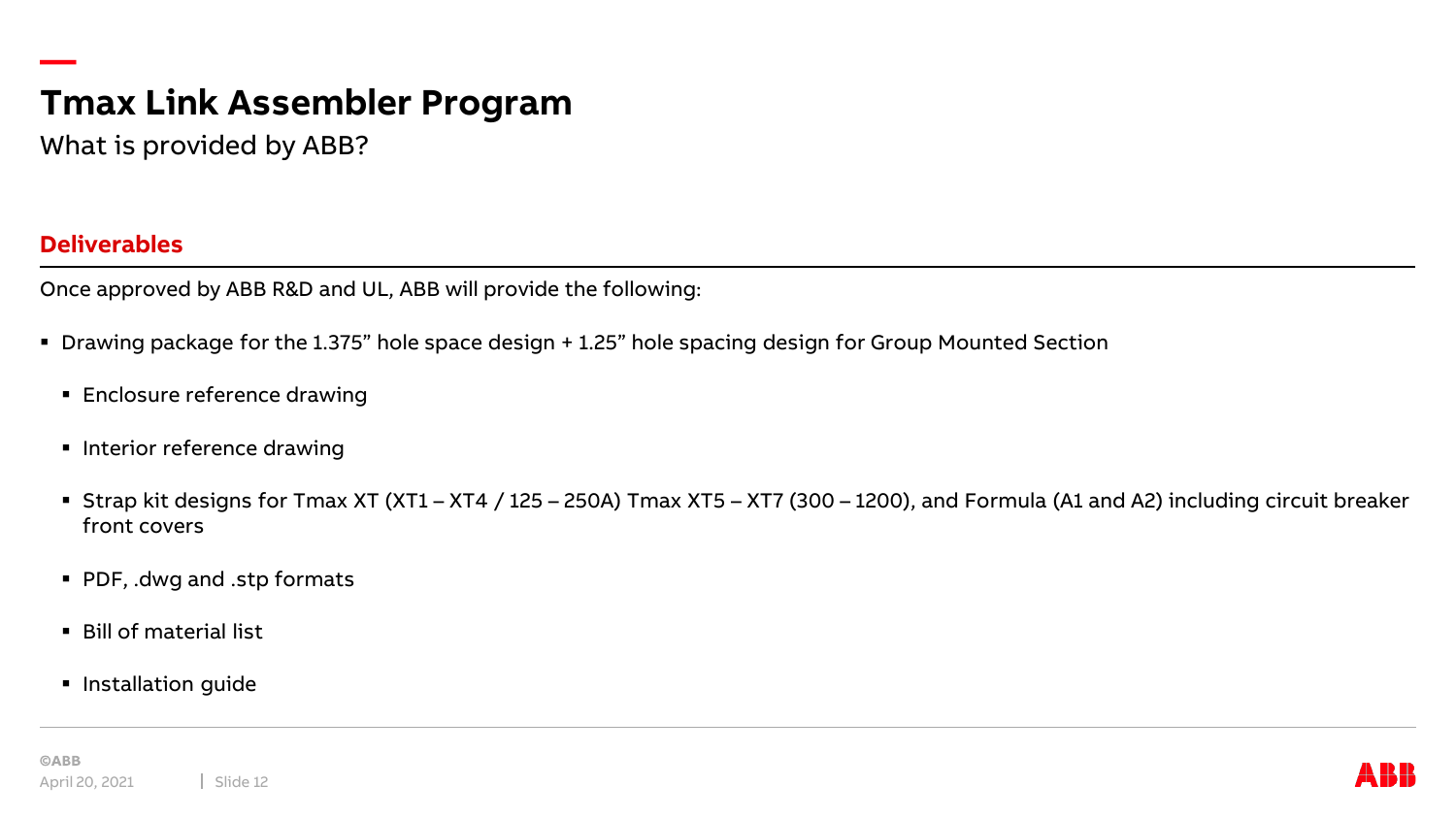What is provided by ABB?

#### **Deliverables**

**—**